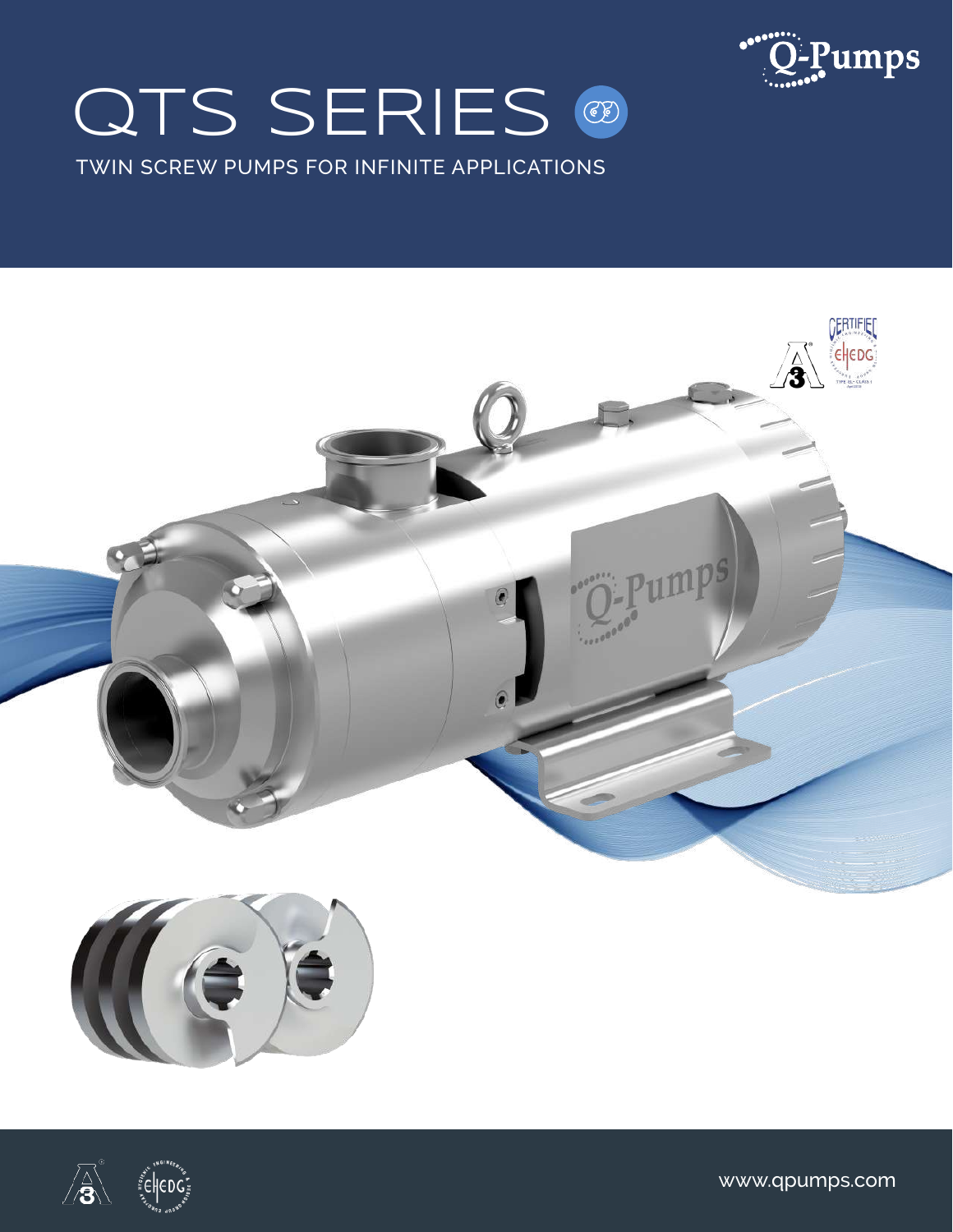

## **QTS SERIES**

The QTS is a twin screw pump, 100% sanitary and ideal as a process pump and CIP, which reduces costs and maintenance times. Available with rectangular inlet. Ideal for products with high air or gas content. Certifications: 3-A, FDA and EHEDG

850 GPM / 3,218 LPM  $\begin{pmatrix} 1 \\ 1 \end{pmatrix}$  up to 1,000,000 cP  $\begin{pmatrix} 262 & 0.362 & 0.361 & 0.25 & 0.361 & 0.361 & 0.361 & 0.361 & 0.361 & 0.361 & 0.361 & 0.361 & 0.361 & 0.361 & 0.361 & 0.361 & 0.361 & 0.361 & 0.361 & 0.361 & 0.361 & 0.361 & 0.3$ Ф.

#### 693 ft / 211 m

## **CHARACTERISTICS**

- Manufactured 100% in stainless steel, wet parts in SS 316L
- Constant flow, free of pulsations
- 100% CIP<sup>\*</sup> at high speeds
- There is no contact between rotor / rotor / housing when working at high pressures
- Speed of up to 3,500 rpm (depends on the viscosity of the product)
- Ideal as a process and CIP pump<sup>\*</sup> with the same equipment reducing costs
- Perfect for handling constant flows and product measurements
- Large suction capacity that eliminates low NPSH problems
- Handling of products with low and high viscosities (from 1 to 1,000,000 cP)
- Ideal for abrasive products
- 100% drainable

 Bidirectional: It is possible to recover the product from the line due to being reversible

- Self-priming (high degree of suction)
- Narrow tolerances for vacuum capacity
- Certified by EHEDG (nº UT 033018) and 3-A (nº 1805)
- Options available in other materials such as Hastelloy C-276 \*\*











\*\* In all the parts in contact with the product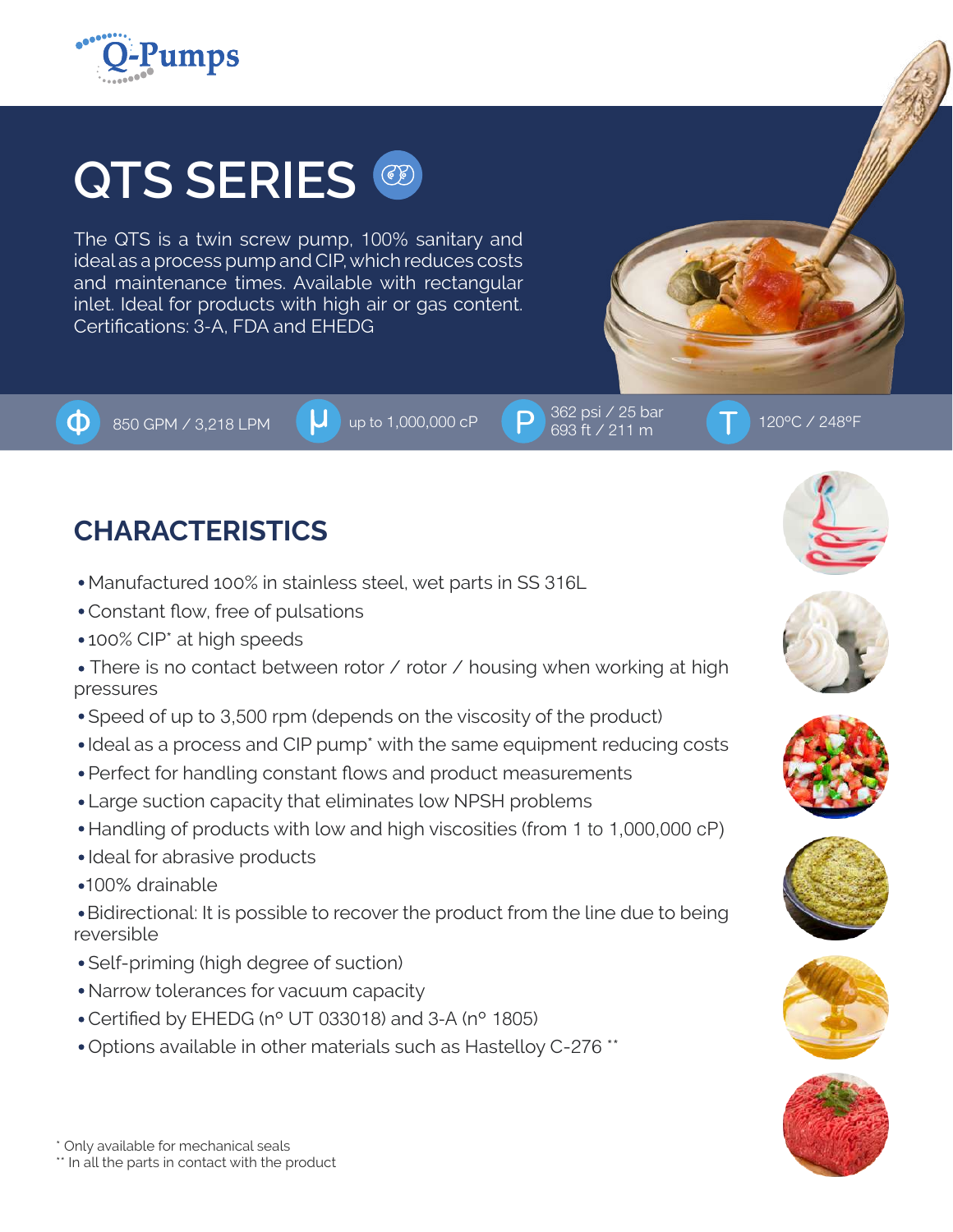

## INNOVATING POSITIVE DISPLACEMENT



### **AVAILABLE SEALS:**

#### **Mechanical Seal O-Ring Seal Lip Seal**



- Long useful life
- Cleaner (EHEDG)
- Can work in vacuum up to -12 psi / 0.83 bar
- High pressure and speed management
- Ideal for abrasive products
- Single or double



- Economic option
- It can be replaced quickly
- Easy maintenance
- Ideal for soft products (glycerin, creams, fats, etc.)
- EPDM and Viton



- Handles abrasive products
- Does not require lubrication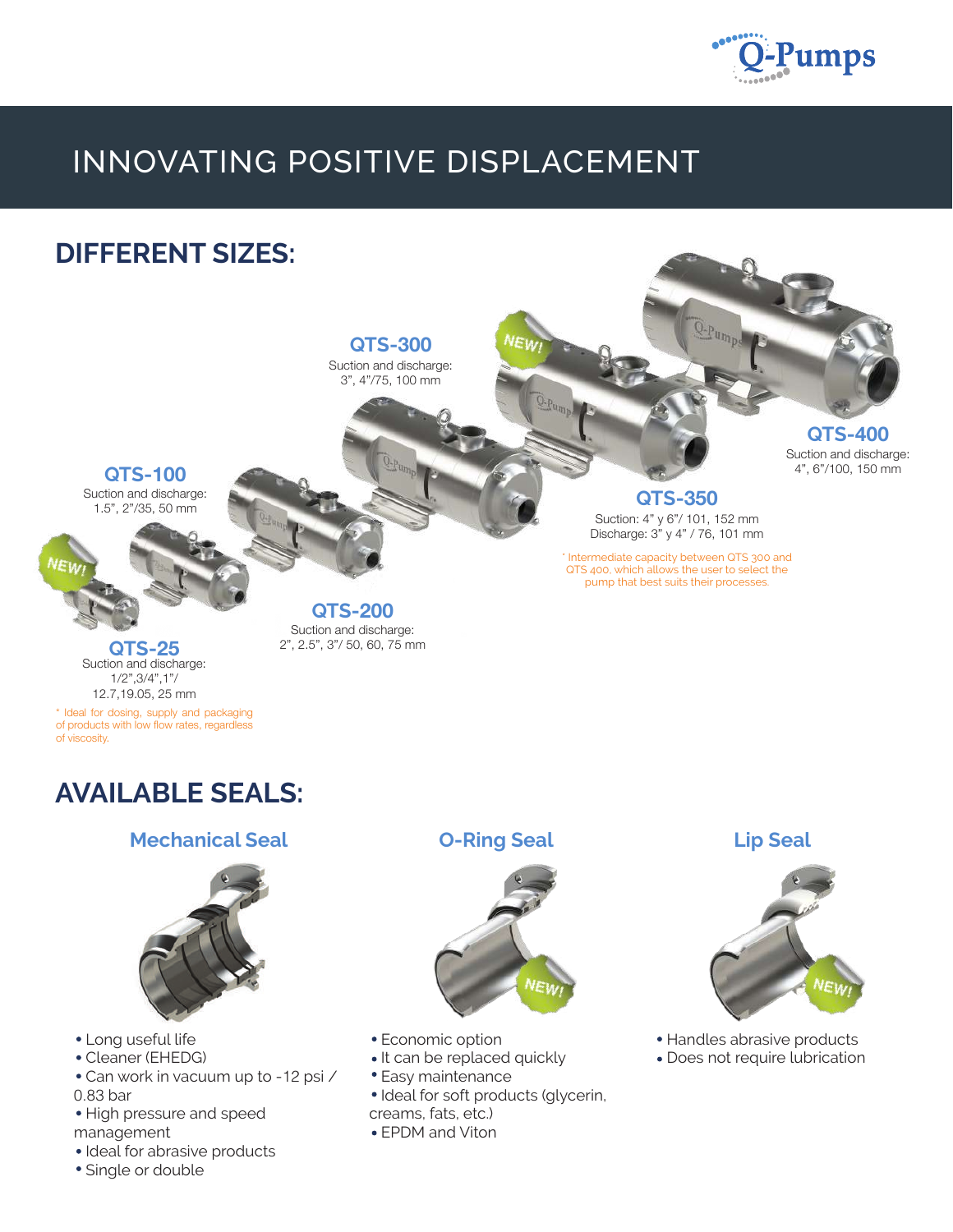

## ADVANTAGES VS. OTHER PUMPS

|   | <b>QTS SERIES</b>                                                                                                                                                                                                                                           |                        | <b>Other tecnologies</b>                                                                                                                                                                                                               |  |  |  |  |  |  |  |
|---|-------------------------------------------------------------------------------------------------------------------------------------------------------------------------------------------------------------------------------------------------------------|------------------------|----------------------------------------------------------------------------------------------------------------------------------------------------------------------------------------------------------------------------------------|--|--|--|--|--|--|--|
|   | Integrity of suspended solids                                                                                                                                                                                                                               |                        |                                                                                                                                                                                                                                        |  |  |  |  |  |  |  |
| ۰ | Handles suspended solids up to 38 mm / 1.5<br>"without mistreating them.<br>Continuous flow and delicate handling of fluids<br>High and low speeds (up to 3,500 rpm)                                                                                        | $\bullet$<br>$\bullet$ | It is not possible to keep solids intact<br>Abuse to the product by the impeller's cut<br>Limited maximum speeds in lobular pumps (up<br>to 600 rpm)                                                                                   |  |  |  |  |  |  |  |
|   | <b>CIP and NPSH</b>                                                                                                                                                                                                                                         |                        |                                                                                                                                                                                                                                        |  |  |  |  |  |  |  |
| ۰ | The QTS pump is 100% CIP<br>Self-draining and self-priming<br>Ideal as a process and CIP pump with the same<br>equipment.<br>Large suction capacity that eliminates problems<br>of low NPSH available.<br>Air handling in the line of up to 60%             | $\bullet$              | Most existing positive displacement pumps are<br>not 100% CIP.<br>It is not possible to clean the production line<br>using the same pump.<br>Difficulty to prime the pump (limited suction<br>capacity).<br>Requirement of higher NPSH |  |  |  |  |  |  |  |
|   | Damage, wear and maintenance                                                                                                                                                                                                                                |                        |                                                                                                                                                                                                                                        |  |  |  |  |  |  |  |
| ۰ | Handling of abrasive products since its surface is<br>hardened, protecting it from premature wear.<br>Less damage to the pump when there is no<br>contact between rotor / rotor / casing, when<br>working at high pressures and avoiding long<br>downtimes. | $\bullet$<br>$\bullet$ | Premature wear with abrasive products<br>Damage of seals / stator when operating dry<br>Long stoppages for maintenance                                                                                                                 |  |  |  |  |  |  |  |

#### Operation and performance

- The QTS pump is silent
- By being able to handle trapped air, there is less chance of cavitation.
- Less slippage of the product inside the pump.
- It has no dead zones
- High and constant flow
- **APPLICATIONS**
- Noise and excessive vibration
- Cavitation situations with low and high speeds.
- High slip of the product inside the pump.
- Dead zones
- Minor and pulsating flows

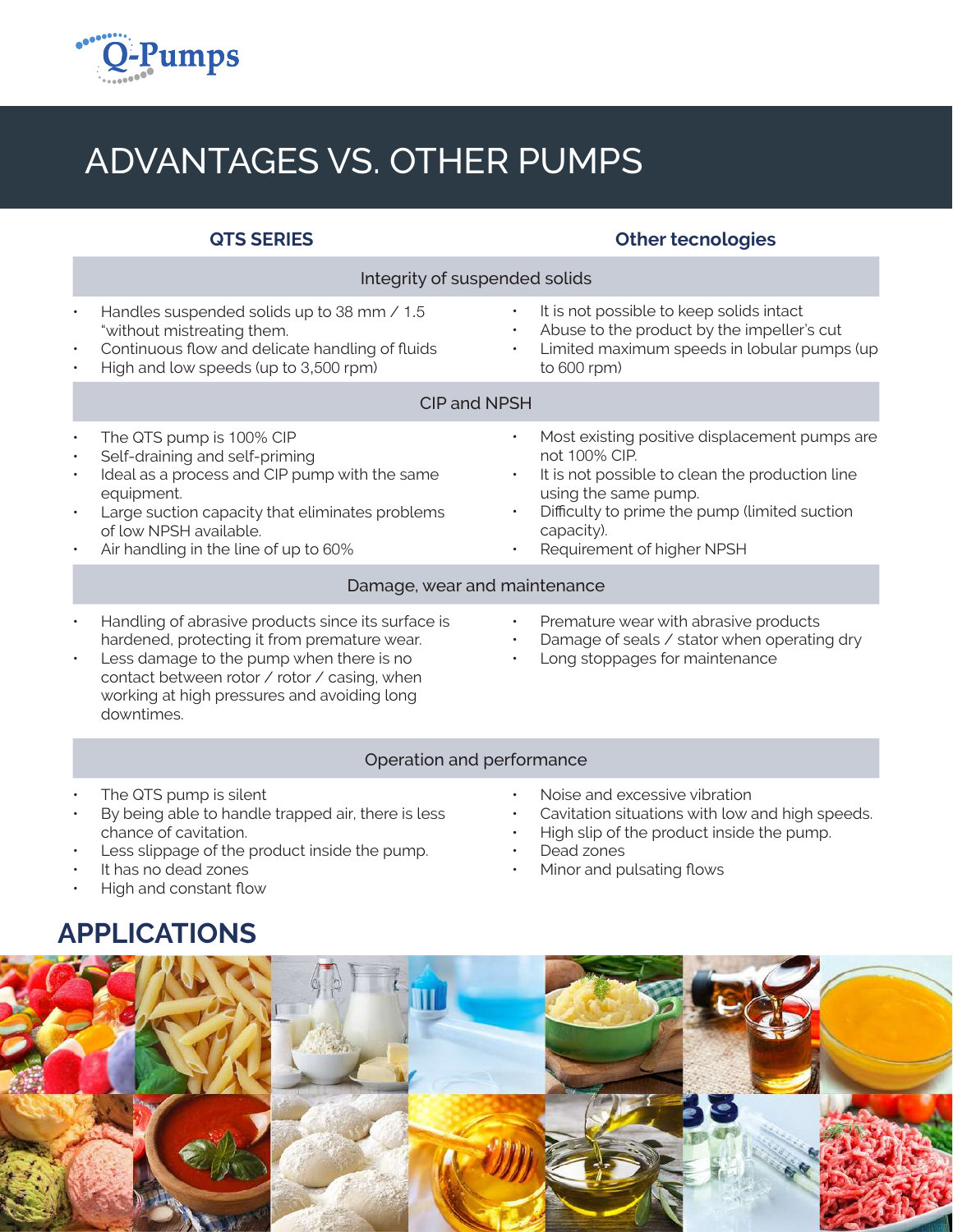

## ADVANTAGES



#### **With different screw options for solid handling**

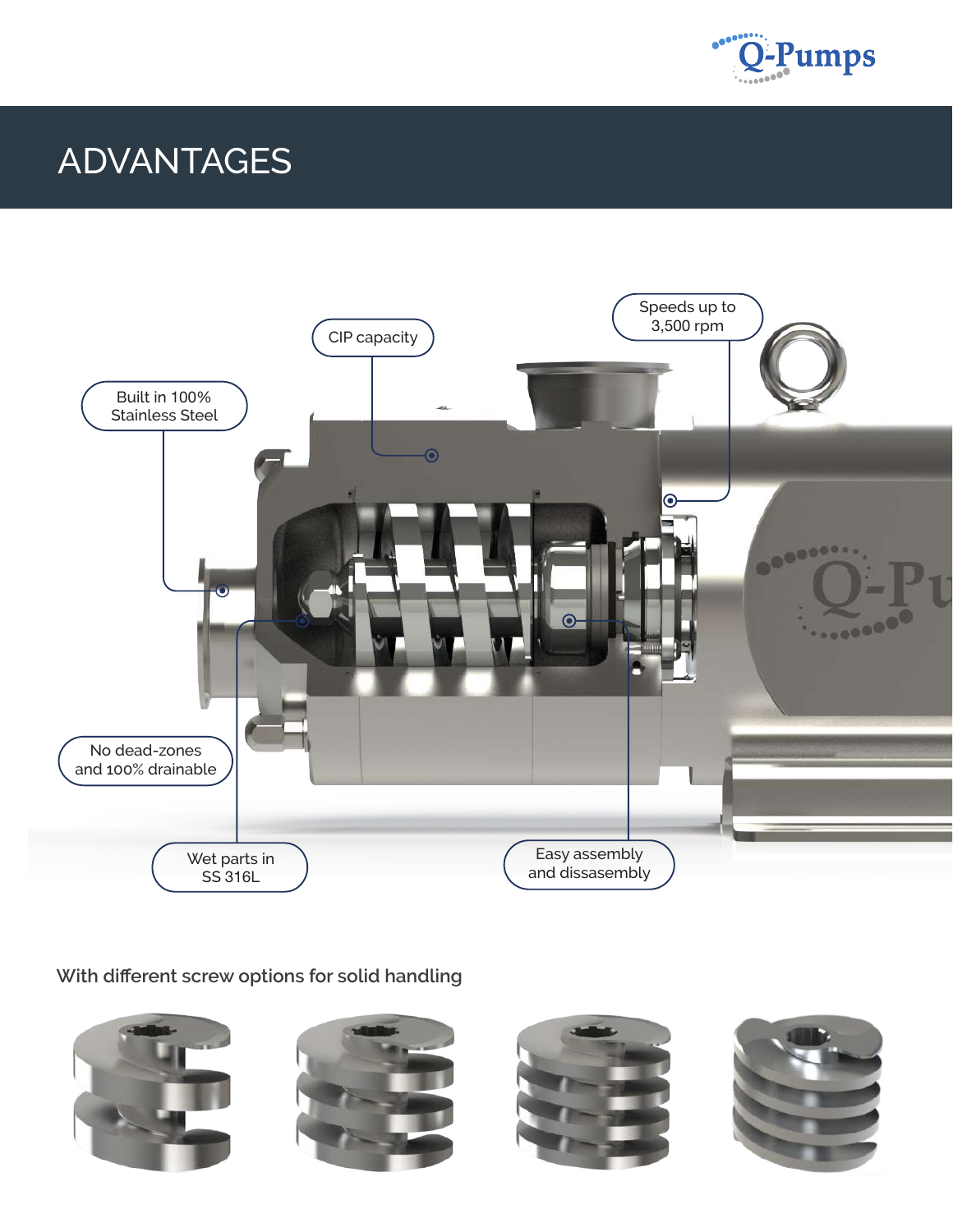

## RECTANGULAR INLET

### **NEW PRODUCT**



Q-Pumps is the only manufacturer of pumps in twin screw that offers the widest range of different options for rectangular entrances, allowing the user to select the one that best suits their production processes.

- Ideal for pasty products such as meats and doughs
- High viscosity handling (100,000 to 1,000,000 cP)
- Ideal for products with high air or gas content
- Perfect for vacuum applications with high and low viscosity products
- Ideal for applications with low NPSH
- CIP capacity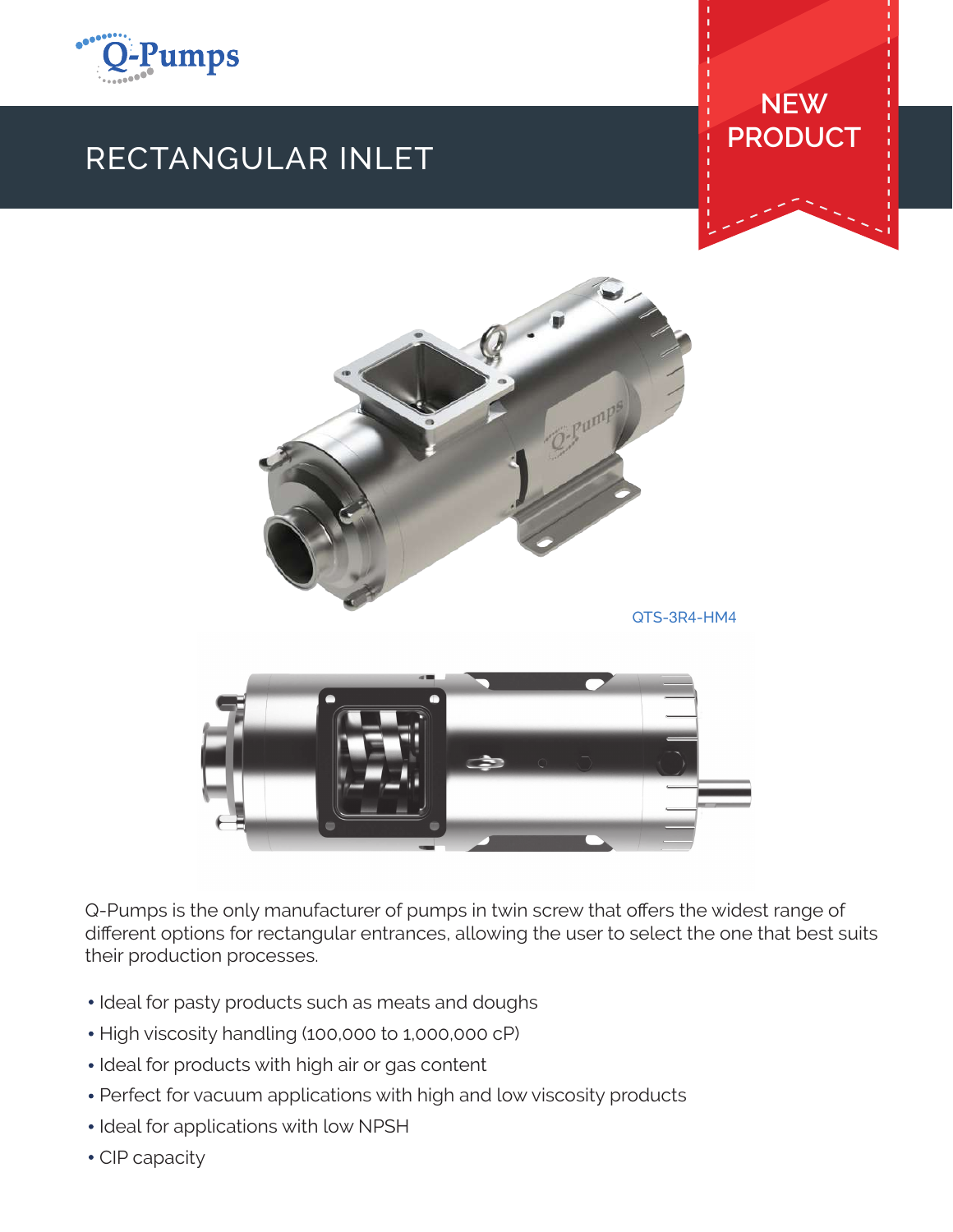

## PUMP DIMENSIONS





Scan the QR Code for the pump dimensions